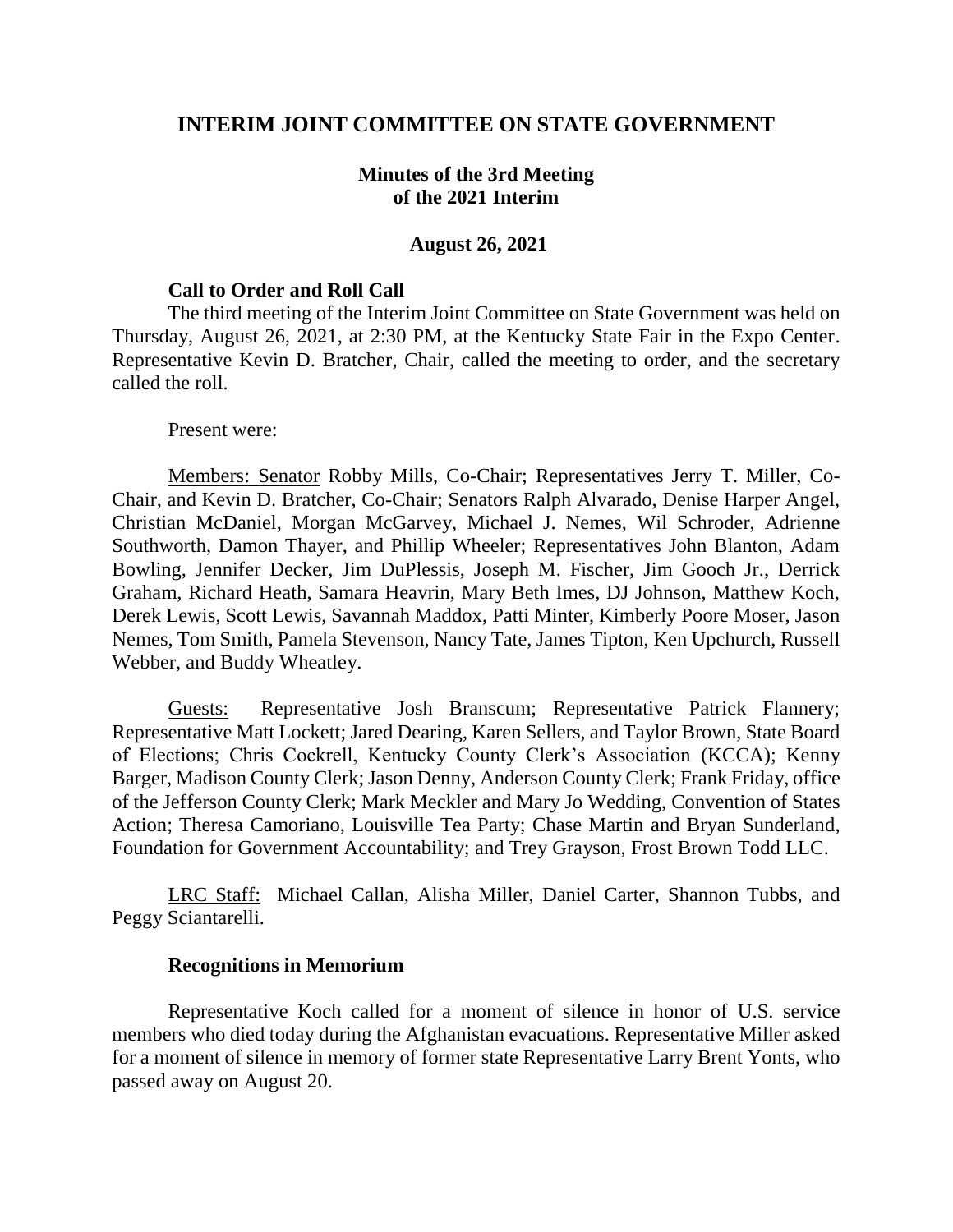## **Approval of Minutes**

A motion to approve the minutes of the July 20 meeting was adopted without objection.

# **Update—21RS HB 574, AN ACT relating to elections and making an appropriation therefor.**

Representatives Jennifer Decker, James Tipton, and Josh Branscum discussed HB 574, which was enacted during the 2021 Regular Session. The following staff of the State Board of Elections participated in the discussion: Jared Dearing, Executive Director; Karen Sellers, Assistant Executive Director; and Taylor Brown, General Counsel. The following county officials were also guest speakers: Chris Cockrell, Montgomery County Clerk and President of the Kentucky County Clerk's Association (KCCA); Jason Denny, Anderson County Clerk and First Vice President of KCCA; Kenny Barger, Madison County Clerk; and Frank Friday, Government Affairs Director, office of the Jefferson County Clerk.

Representative Decker said it was her goal—and the goal of her co-sponsors Representative Branscum and Representative Tipton—to strengthen the integrity of elections in Kentucky and boost voter confidence in the electoral system. They intend to offer another bill to prohibit Kentucky's voting system from being connected to the internet or any other external network. Responding to a question, Representative Decker confirmed that no voting system in the Commonwealth is currently capable of that type of connection, but she and her co-sponsors want to assure voters that such connectivity is prohibited in Kentucky.

Representative Branscum said that HB 574 is probably the most comprehensive election reform that has occurred in a long time, and he was pleased to be able to help develop the legislation, along with Representative Decker, Representative Tipton, the State Board of Elections, county clerks, and the Secretary of State and his staff. He said that those closely involved with the legislation met recently to discuss its implementation and current status and to consider possible needed refinements. They look forward to additional discussions during the interim in anticipation of the 2022 legislative session.

Representative Tipton thanked Representative Decker and Representative Branscum for the opportunity to work with them on HB 574. He said the legislation is not a "re-write" but is an attempt to identify areas that can be strengthened and improved.

Mr. Dearing said that immediately after passage of HB 574 the process of creating emergency regulations began. It was felt that emergency regulations were needed because of concern about possible special elections. The emergency regulations promulgated new policies and practices to enable county clerks to maintain elections and create election plans—and to work with the State Board of Elections, the Secretary of State, and other stakeholders during that process. He said that Kentucky is fortunate to have some of the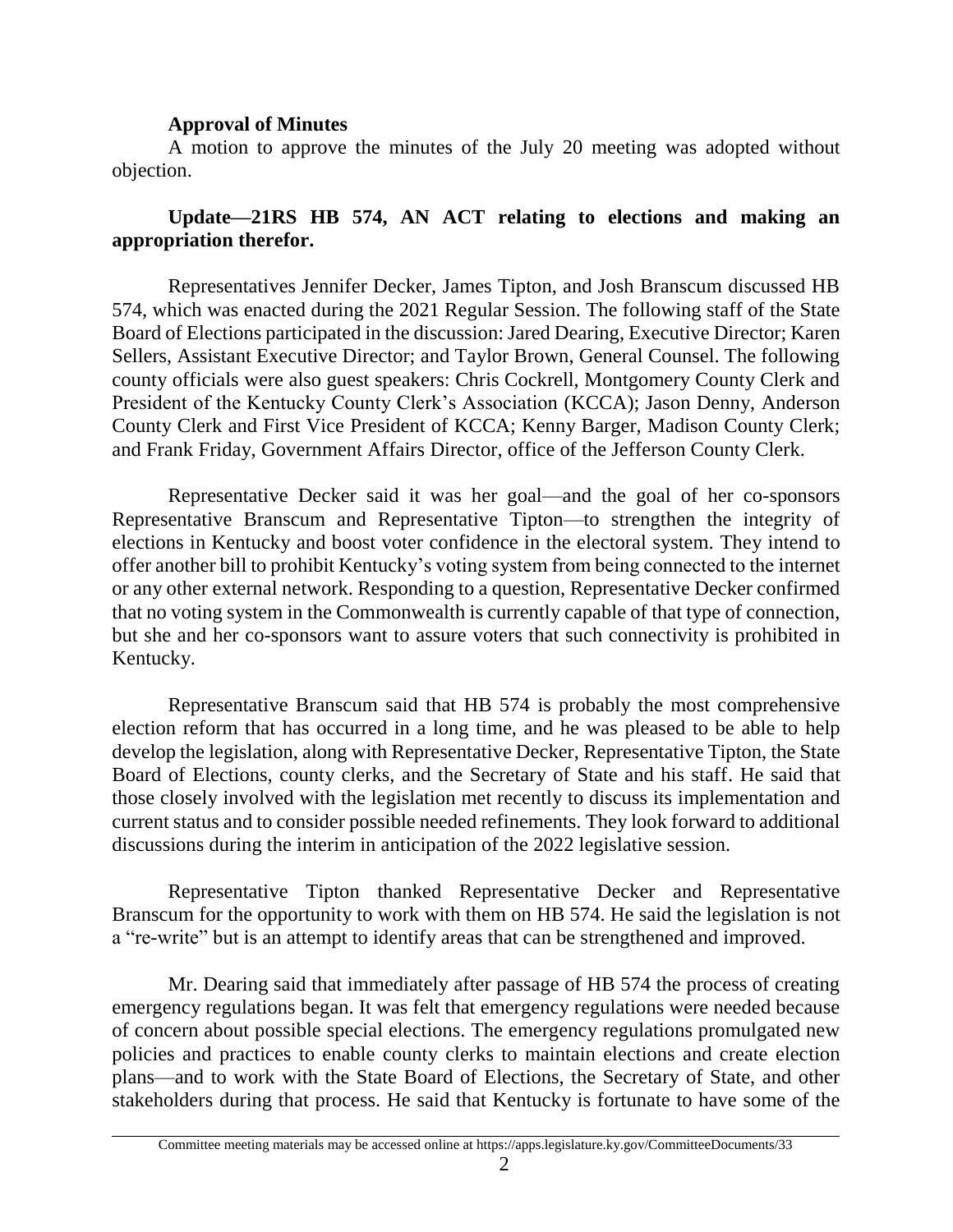best local election administrators in the country. Also, Kentucky was able to pass election law in an overwhelmingly bipartisan manner. As requested by the Board of Elections, HB 574 provides for the use of risk-limiting audits, a type of post-election audit that allows attorneys and the state to work together and randomly sample a sufficient number of paper ballots to ensure confidence in policies and procedures. This provision will hopefully be implemented in time for the 2022 mid-term elections.

When Representative Nemes asked about the requirement for the Attorney General to audit a random sampling of six counties after a re-election, Mr. Dearing said that process is outside the purview of the State Board of Elections, which is not an investigative body. The statutes governing that process are dealt with by the Attorney General's office, in conjunction with KCCA. The audits usually look at absentee ballots to determine whether there are allegations of fraud. Holistically, they may also look at the entire election based on criteria set forth by the Attorney General's office.

In response to Representative Graham, Mr. Dearing described the post-election analysis process. He confirmed that the process is handled internally by Kentucky officials who are responsible for holding and administering elections. He said that, by codifying it in law, the legislature has allowed for a very transparent process—which includes public viewing of the randomization for pulling the ballots, the sample sizes, and how ballots are pulled at the county level. Over the last four years the Board of Elections has been updating counties to a fully paper-based system. During the presidential election cycle, they were able to move all counties to a paper-based system. Ballot marking devices are still an important part of the process, to ensure that voters with disabilities are able to cast ballots effectively. Some counties may utilize machines that cannot receive a paper record mostly using them for accessibility purposes—but they are still on a paper-based system. Mr. Dearing emphasized the importance of continuing to fund the elections system as critical infrastructure, in order to ensure security, transparency, and access to the ballot.

The county officials made brief opening statements. Mr. Cockrell said that with the HB 574 structure in place, county clerks have been in the learning process and are at the point now where they are starting to "see it form together." Many are working with the school boards and with local government entities. Mr. Denny said that Kentucky's elections last year were some of the most successful ever seen on the voting center model. Clerks want to build on that success. Mr. Barger emphasized the importance of making it known that voting equipment in the counties is not connected to the internet. Mr. Friday said that Jefferson County has about 200 voting locations. He spoke of the importance of having sufficient voting centers and the benefit of allowing "no excuse" early voting.

Representative Bratcher spoke of the importance of working together in a bipartisan manner. He said the efforts of Representative Wheatley and others who worked with Representatives Decker, Tipton, and Branscum were much appreciated.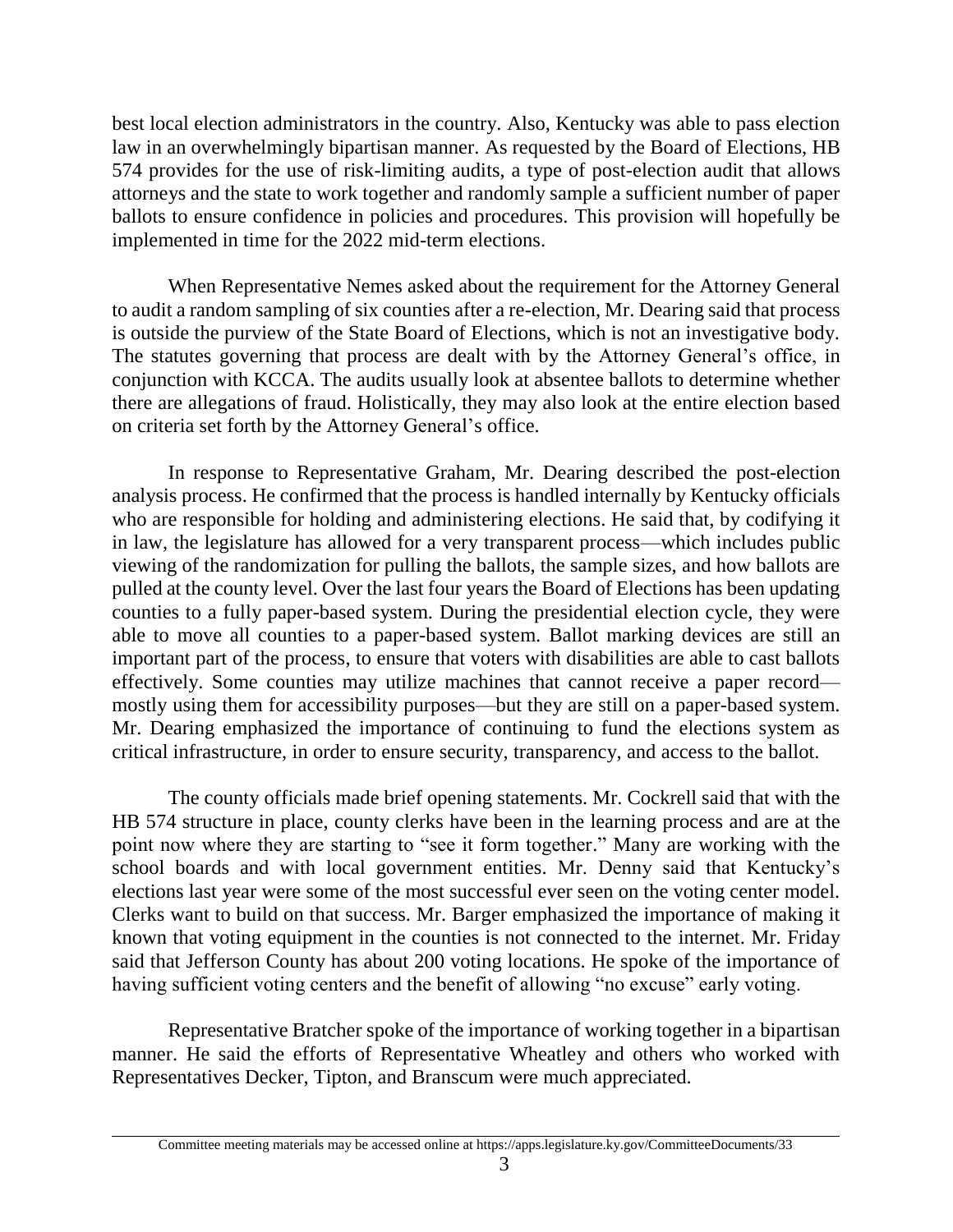Senator Thayer said he carried HB 574 in the Senate and encouraged bipartisan support for the bill. He is hearing talk of changes to HB 574, and he cautioned that any follow-up legislation should be only for purposes of "clean up." He would oppose any additional policy changes, especially regarding increasing the number of days of early voting. Because he understand that some voters are unable to get to the polls on election day, he reluctantly agreed to provide for three days of early voting in HB 574. In response, Mr. Cockrell said that county clerks are not contemplating any extension of early voting days. They are not considering any major changes in the future—only "cleanup."

Responding to questions from Representative Smith, Mr. Cockrell, Mr. Denny, and Mr. Barger explained the absentee voting process. Mr. Cockrell said that the online portal increases security and is less cumbersome for county clerks. The online portal is a secure measure to ensure that the mail-in "excuse" ballot is for the right person. He noted that it is a felony to lie on an absentee ballot application.

Senator Thayer said that the 2020 election involved once-in-a-lifetime pandemic voting procedures devised by two people—the Secretary of State and the Governor. He stated that decisions about the manner in which an election is held belong to the General Assembly. He also suggested that "mail-in voting" should correctly be called "absentee voting" in order to avoid the possible negative connotation associated with the term "mailin voting."

Representative Nemes said he trusts Kentucky's county clerks and believes they run honest elections. He said it is important to have integrity in elections—and also the perception of integrity. Many of his constituents who are acting in good faith do not trust elections. He inquired about the post-election audit of six counties. Mr. Denny said Anderson County had the highest turnout this year of any county and was chosen for the post-election audit. The processes in other counties are like those in Anderson County. He described the various audit procedures, which includes an accuracy check of the machines and certification of accuracy by the county board of elections.

Representative Nemes said that 24 counties in Kentucky had been identified as having potential election anomalies. He believes those anomalies can be explained, but he and Senator Julie Raque Adams, on behalf of their constituents, have written a letter to the Attorney General, asking for a random audit of six of the 24 counties that were identified. They did not include Anderson County.

Representative Nemes said he believes Governor Beshear won the election in 2019. However, some TV viewers saw numbers transpose on the TV screen, raising questions for voters about the legitimacy of the election. Mr. Cockrell said that, to the best of his knowledge, it was just an accident and was corrected in the live feed. Also, vote totals reported by the media are unofficial until they are certified. Mr. Dearing emphasized that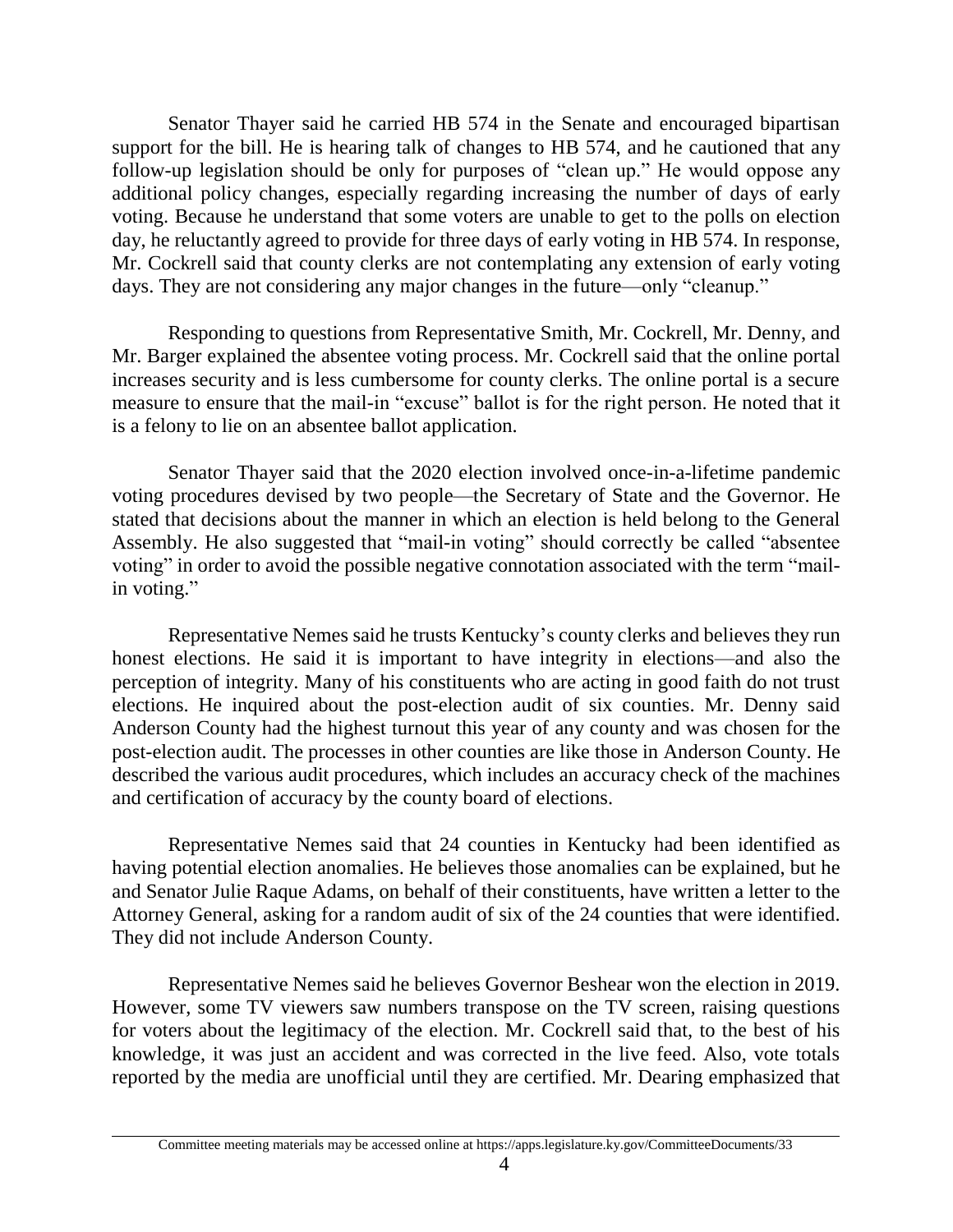news media report data from different sources. They do not certify elections and are not involved in the certification process.

Representative Stevenson thanked the county officials for their work during the pandemic. She said that election law is not about making it easier to campaign for office it is about making sure that democracy is available to all who are legally certified to vote. Discussion concluded, and Representative Bratcher thanked the speakers.

## **Convention of States (COS) Project**

The guest speakers representing COS were Representative Matt Lockett; Mary Jo Wedding, Kentucky State Director, Convention of States Action; and Mark Meckler, President of Citizens for Self-Governance and President of Convention of States Action. (There was a contingent of COS supporters present in the audience.) Theresa Camoriano, a patent attorney and President of the Louisville Tea Party, gave opposing testimony.

Representative Lockett said when he was asked to carry a bill about COS and an Article V convention, his reaction was an absolute "yes." He said when the country carries almost a \$30 trillion debt, it is time for the states to step in and say that enough is enough. The federal government has acted in an irresponsible manner. The COS website states that the root of the frustration felt by citizens across America is that the federal government does whatever it wants and that citizens can do nothing about it. It is a systemic problem that requires a systemic solution. A convention of states to propose constitutional amendments is the solution—the people's final check on Washington, DC, to be exercised through state legislators. The COS project resolution seeks to do this by using a tool given to the states in Article V of the U.S. Constitution. It calls for an Article V convention to propose amendments that impose fiscal restraints on the federal government, limit the power and jurisdiction of the federal government, and limit the terms of office for its officials and members of Congress.

Ms. Wedding spoke in support of the COS project. She said it is part of a state legislator's responsibility to call a constitutional convention. The COS petition has 35,000 signers who believe that defending the Constitution is also defending their liberty. She said there are some conservative citizens who do not wish to sign the petition but remain supporters of Article V.

Mr. Meckler urged the committee members to support a constitutional convention. He said that 72 percent of all Americans are dissatisfied with the federal government. They feel that it is too big and does too much. He said Article V of the US Constitution gives states the power to call a Convention of States to propose amendments. The only argument he hears against calling a convention is that it would be a "runaway" convention that would put the entire constitution at risk. He said that is false. It takes 34 states to call a convention and 38 to ratify any proposed amendments. The COS website states that "the convention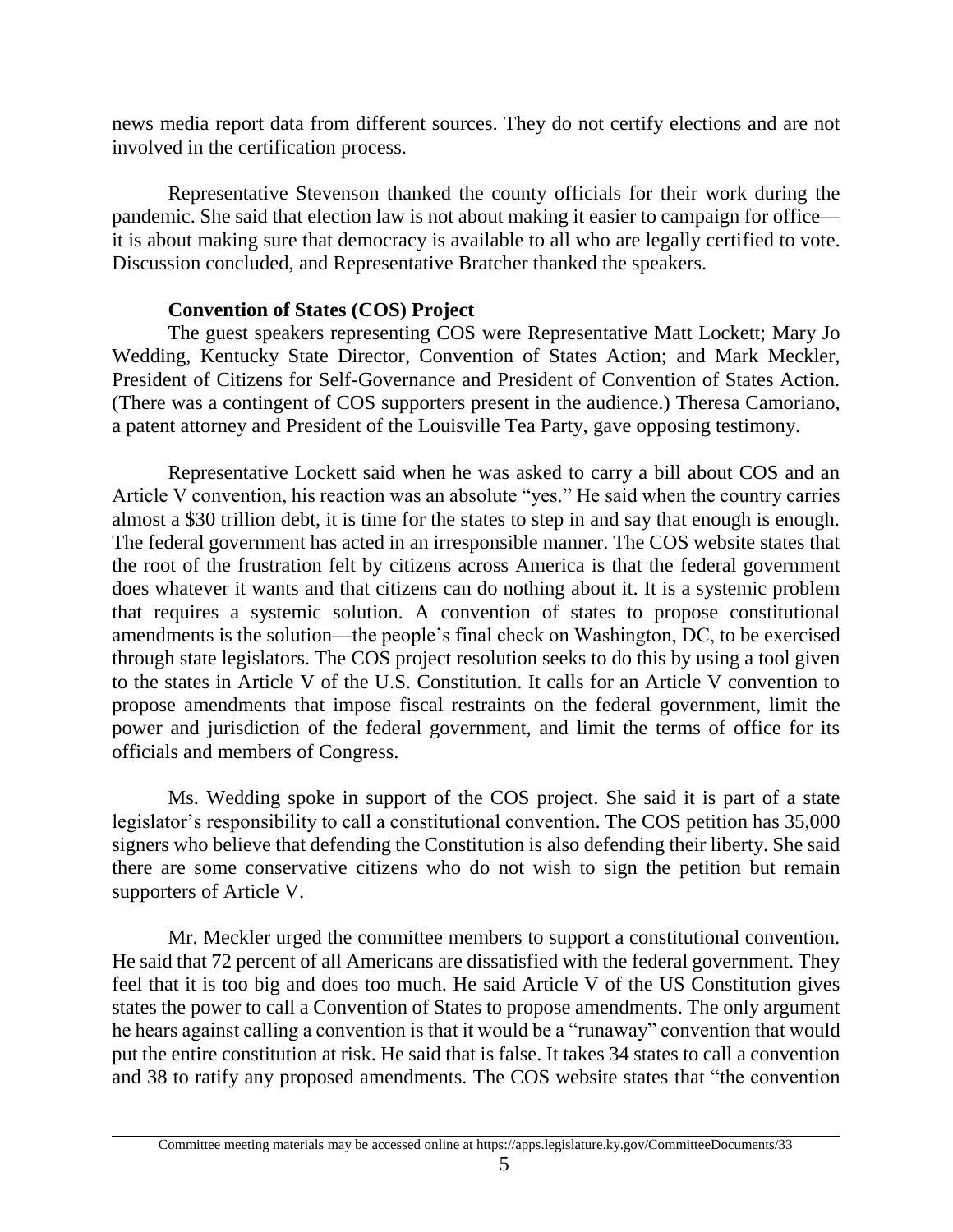would only allow the states to discuss amendments that limit the power and jurisdiction of the federal government, impose fiscal restraints, and place term limits on federal officials."

Ms. Camoriano spoke in opposition of calling a convention. She said that people have a false sense of security if they believe that a "runaway" convention could not happen. The Constitution already reins in the federal government. The problem is that people today are ignoring the Constitution. The upside of an Article V convention is zero—it would not make people respect the Constitution. The downside is huge. There would be no end to the problems that could result from an Article V convention. It would be a total unknown that would risk the loss of people's First Amendment, Second Amendment, and other rights. She is sympathetic to those who want an Article V convention but suggested taking a better path. She proposed three "R's"—remember, respect, and rebuild: remember that everyone needs to pull together to make the country work; respect the life, liberty, and property of everyone; and respect the Constitution and the rule of law. She asked the committee members to not support the calling of an Article V convention.

Representative Bratcher said he has respect for the COS project and also for the Louisville Tea Party. He thought it would be helpful to hear from both sides in order to have an understanding before moving forward.

Representative Tipton said he understands that there are other Article V convention groups. He asked how many states have adopted the COS resolution. Mr. Meckler said there are three primary groups promoting an Article V convention. Currently, 15 states have passed the COS resolution in both chambers, another eight states have passed it in one chamber, and 49 states have filed the resolution. COS is the only group that has a national grassroots movement, with 35,000 supporters in Kentucky, more than five million nationally, and about 1,000 people currently joining the movement each week.

Responding to comments from Representative Nemes, Ms. Comariano said she shares the frustration and is sympathetic to it. The country is divided and that an agreement to an amendment to the Constitution would not happen. What is needed is for the country to rebuild so that people understand that fiscal responsibility has to be the law of the land. The US Constitution is the best in the world, and she does not want to chance "ripping it up." In response, Mr. Meckler explained why COS is confident that an Article V convention would not be a "runaway."

Senator Alvarado questioned why the founders of the Constitution would have provided for an Article V convention if they were fearful of what would happen. Ms. Comariano said she is afraid of what might occur and that there is good reason for concern. There has never been an Article V convention to amend the Constitution. It has been talked about in history but rejected because people feared a "runaway" convention. Mr. Meckler spoke briefly in rebuttal.

Committee meeting materials may be accessed online at https://apps.legislature.ky.gov/CommitteeDocuments/33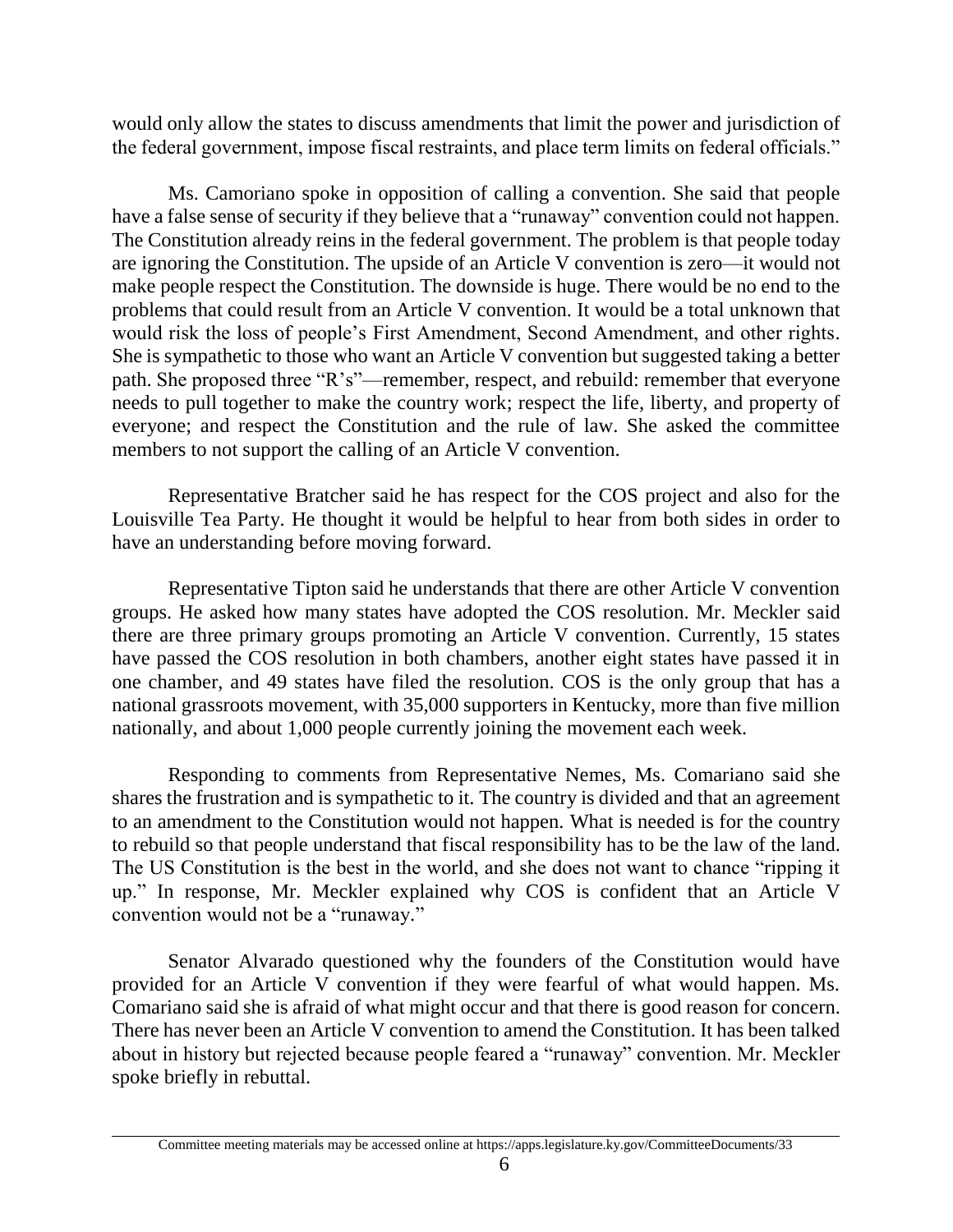Representative DuPlessis said he believes there is wide agreement that federal spending is out of control, but he cautioned that law should be legislated based on fact, not fear. He said he does not know whether COS is correct but that he is not going to be dictated to because he is afraid. Discussion concluded, and Representative Bratcher thanked the speakers.

## **Discussion of "Zuckerbucks"**

The guest speakers were Representative Patrick Flannery; Chase Martin, Legal Affairs Director, Foundation for Government Accountability (FGA); and Bryan Sunderland, FGA State Government Affairs Director. Their testimony included a PowerPoint presentation. Chris Cockrell and Trey Grayson, Legislative Agent for KCCA, were asked later to participate in the discussion.

Representative Flannery said that he and Representative Bratcher had agreed that the issue of Zuckerbucks is a topic that should be discussed. He introduced the speakers from FGA. (Note: The Chan Zuckerberg Initiative, spearheaded by the wife of Facebook founder Mark Zuckerberg, was a large funder of the Center for Technology and Civic Life, which awarded grants—or "Zuckerbucks"—to election offices across the country.)

Mr. Sunderland said that FGA is a nonprofit public policy organization that focuses on integrity in social programs and elections and on limited government that is accountable to the people. He and Mr. Martin appreciate the opportunity to address the committee regarding an important issue—the integrity of the election system and the danger of outside financial influence on the operation of elections. While all of the details remain unclear, private funding of election operations is a threat that FGA strongly believes needs to be addressed.

Mr. Martin said that in 2020, Facebook CEO Mark Zuckerberg and his wife spent nearly \$400 million to fund election activity across the country. They did it through government—local election officers in the states. He said elections are a sacred part of democracy, and public elections should be financed by public money. Private money should be reserved for campaigns and advocacy outside the election system. Mr. Martin said that about \$400 million was granted to more than 2,500 jurisdictions in nearly every state. In order to know how the money was spent and where it was targeted, FGA sent out more than 840 individual public record requests and compiled more than 1,100 documents, including grant award letters and reports. About \$200 million was funneled to state election offices in 37 states.

Mr. Sunderland said that "Zuckerbucks" influenced the election in a partisan manner. Most concerning was that the money was spent on electioneering and other things that had nothing to do with COVID-19 or protecting voters. FGA's research found that an incredibly small amount was spent on COVID-related equipment. In Arkansas' Pulaski County, election officials went into schools during the pandemic to register 18-year olds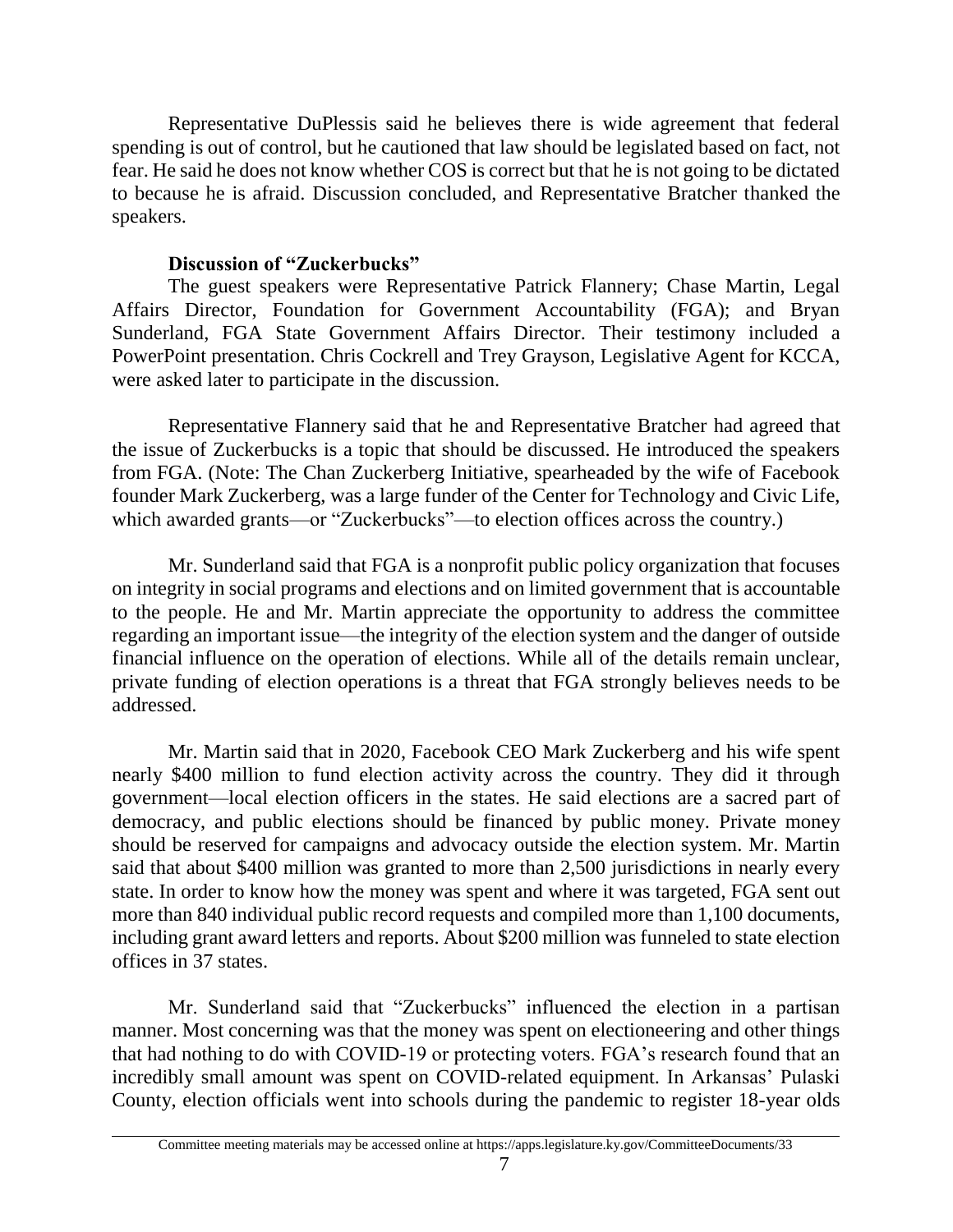to vote, as part of a Democrat voter registration drive, using a half million dollars of "Zuckerbucks." In Wisconsin, Democrat activists with direct ties to the Zuckerberg-funded foundation were actually given the key to the ballot storage facility. In Ohio, "Zuckerbucks" were used to pay staff \$3,500 to police Facebook posts and to pay off an \$8,100 Verizon phone bill. It was found that numerous jurisdictions took "Zuckerbucks" without spending them—Miami Dade County, for instance.

Mr. Martin said that "Zuckerbucks" followed Democrats. The counties that received the most money were won by Hilary Clinton in 2016 and by Joe Biden in 2020. In Pennsylvania, 92 percent of the funds went to Democrat strongholds. In Pennsylvania in 2020, the average county won by Donald Trump that received "Zuckerbucks" received about \$1.12 per registered voter, whereas the average county won by Joe Biden received \$4.99 per registered voter. Georgia received \$31 million in "Zuckerbucks" for the general election, and Biden-winning counties received \$7.13 per registered voter, with Trumpwinning counties being granted just \$1.91 per registered voter.

Mr. Sunderland said the good news is that this year several states have banned private funding of elections. Four more states are considering a ban this year. In Louisiana, a bill was sent to the governor but was vetoed. At least 15 states this year have moved to fix this problem, but there is a long way to go, with 35 more states still exposed to the threat, including Kentucky. Mr. Sunderland said that FGA has an extensive research library on this topic, and it is updated on a weekly basis.

Responding to comments from Representative Heavrin, Mr. Sunderland said FGA had not done research on how "Zuckerbucks" affected the Commonwealth of Kentucky. The clerks' association provided several legislators some information indicating that 43 Kentucky counties applied for and received the grant funding. He agreed with Representative Heavrin that the issue should be bipartisan. He said FGA worked on a bill in Tennessee this year that passed with bipartisan support, even though that state had only one county with an instance of misspending. It is FGA's position that public elections should be funded with public dollars. Representative Heavrin said she trusts Kentucky's county clerks but thinks it would be useful information and important to know more about how they used the grant funding.

Representative Miller asked whether FGA has or could obtain an accounting of the amounts received by the 43 Kentucky counties and how the funds were used. Mr. Sunderland said that FGA's extensive research initially focused on some of the key states. He believes the clerks' association has offered to discuss how the funds received by Kentucky were used, from their perspective.

Representative Wheatley asked about the legality of the private funding. Mr. Sunderland said that information volunteered by the clerks' association was that 43 counties applied for and received the grant money, but he does not have an accounting of

8